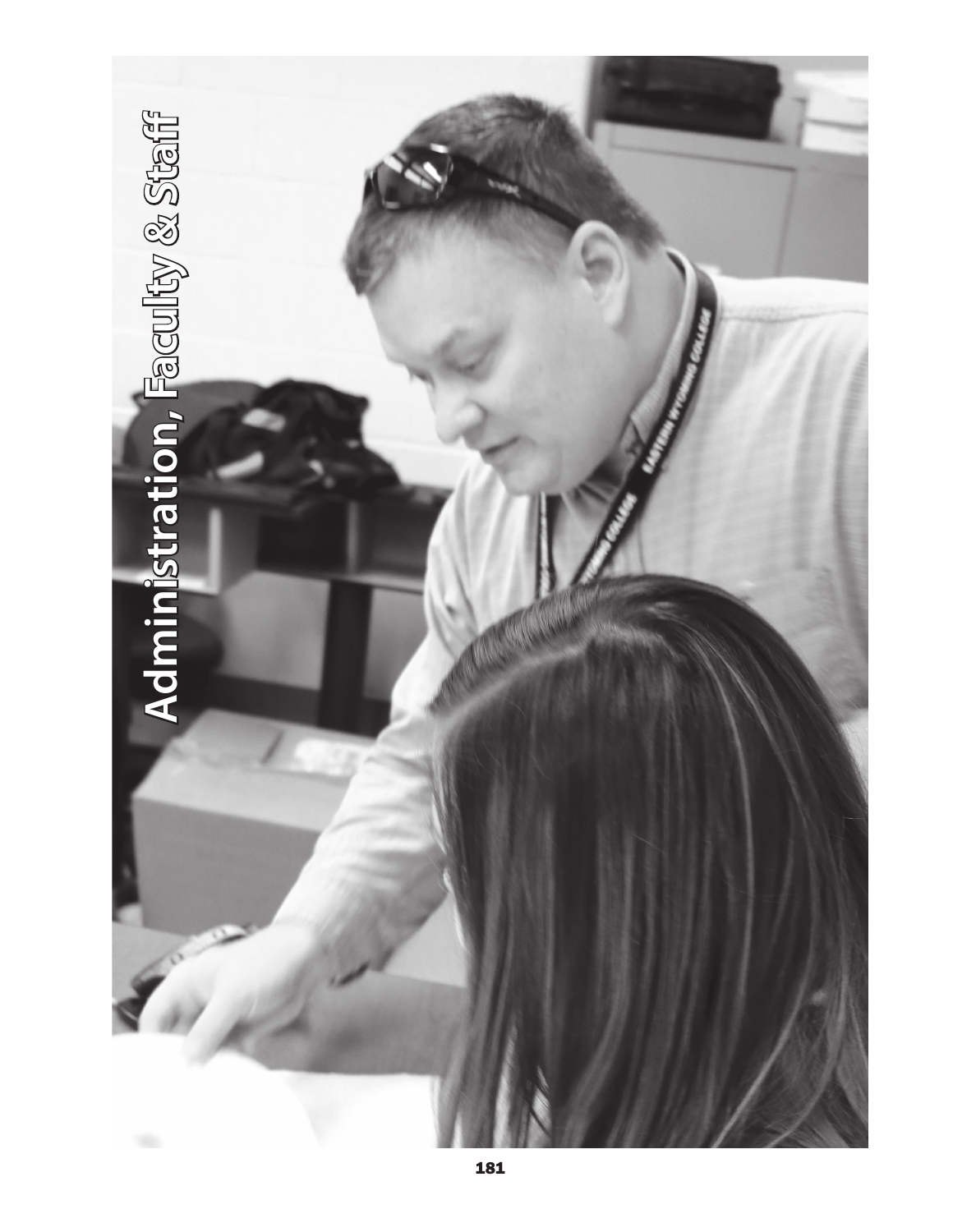TAMI AFDAHL, Director of College Relations A.S. Sheridan College, 1993 B.S. Black Hills State University, 1995 Work: (307) 532.8206 Email: tami.afdahl@ewc.wy.edu

JOEL ALWORTH, Welding A.A. Casper College, 2009 B.A. University of Wyoming, 2010 M.A. Grand Canyon University, 2013 CWI/CWE American Welding Society Work: (307) 532.8275 Email: joel.alworth@ewc.wy.edu

TOM ANDERSEN, Athletic Director & Women's Basketball Coach B.S. Valley City State University, 1978 M.S. Bemidji State University, 1987 Work: (307) 532.8321 Email: tom.andersen@ewc.wy.edu

DON APPIARIUS, Vice President for Student Services B.A. Mary Washington College, 1988 B.A. Mary Washington College, 1998 M.S. George Mason University, 1992 Ed.D. Oakland City University, 2017 Work: (307) 532.8257 Email: don.appiarius@ewc.wy.edu

AMANDA ASMUS, Cosmetology CLAAS Eastern Wyoming College, 2005 Instructors License – IBMC, 2014 Work: (307) 532.8362 Email: amanda.asmus@ewc.wy.edu

AARON BAHMER, Instructional Technologist B.A. University of Wyoming, 1991 B.S. University of Wyoming, 1991 B.S. University of Wyoming, 1991 M.S. University of Wyoming, 2002 Work: (307) 532.8284 Email: aaron.bahmer@ewc.wy.edu

LYNN BEDIENT, Welding Certificate, Eastern Wyoming College, 1982 AAS Eastern Wyoming College, 2011 CWI/CWE American Welding Society Work: (307) 532.8274 Email: lynn.bedient@ewc.wy.edu

EDWIN C. BITTNER, JR, Veterinary Technology B.S. University of Wyoming, 1971 V.M.D. University of Pennsylvania, 1975 Work: (307) 532.8267 Email: ed.bittner@ewc.wy.edu

HOLLY BRANHAM, Executive Assistant to the President A.A. Chadron State College, 1978 Work: (307) 532.8303 Email: holly.branham@ewc.wy.edu

LORI BRITTON, Science, Douglas B.S. University of Wyoming, 1989 M.S. University of Wyoming, 2001 Work: (307) 624.7021 Email: lori.britton@ewc.wy.edu

**JUDY BROWN, GEAR UP Director** B.A. University of Wyoming, 1991 Work: (307) 532.8269 Email: judy.brown@ewc.wy.edu

#### **SRIDHAR BUDHI, Chemistry**

B.S. University of Madras, 2002 M.S. Indiana Institute of Technology, 2005 M.S. University of South Dakota, 2010 Ph.D. Colorado School of Mines, 2015 Work: (307) 532.8287 Email: sridhar.budhi@ewc.wy.edu

#### CHRISTINE CHESSER, Cosmetology,

Department Head Instructors License, Wright Beauty Academy, 1985 College of Cosmetology, 1983 A.A.S. Eastern Wyoming College, 2017 Work: (307) 532.8363 Email: christine.chesser@ewc.wy.edu

APRIL CLARK, Nursing

A.S. Mt. San Jacinto College, 2002 B.S. California Baptist University, 2008 M.S. University of Phoenix, 2010 Work: (307) 624.7026 Email: april.clark@ewc.wy.edu

JAKE CLARK, Instructor/Rodeo Coach B.S. Chadron State College, 1994 Work: (307) 532.8337 Email: jake.clark@ewc.wy.edu

JOHN CLINE, Art B.F. A., Frostburg State University, 2002 M.F.A., East Tennessee State University, 2005 Work: (307) 532.8291 Email: john.cline@ewc.wy.edu

ELLEN CREAGAR, Social Science/Business B.A. Wellesley College, 1986 J.D. University of Colorado, 1990 M.A.T. University of Wyoming, 2010 Work: (307) 532.8345 Email: ellen.creagar@ewc.wy.edu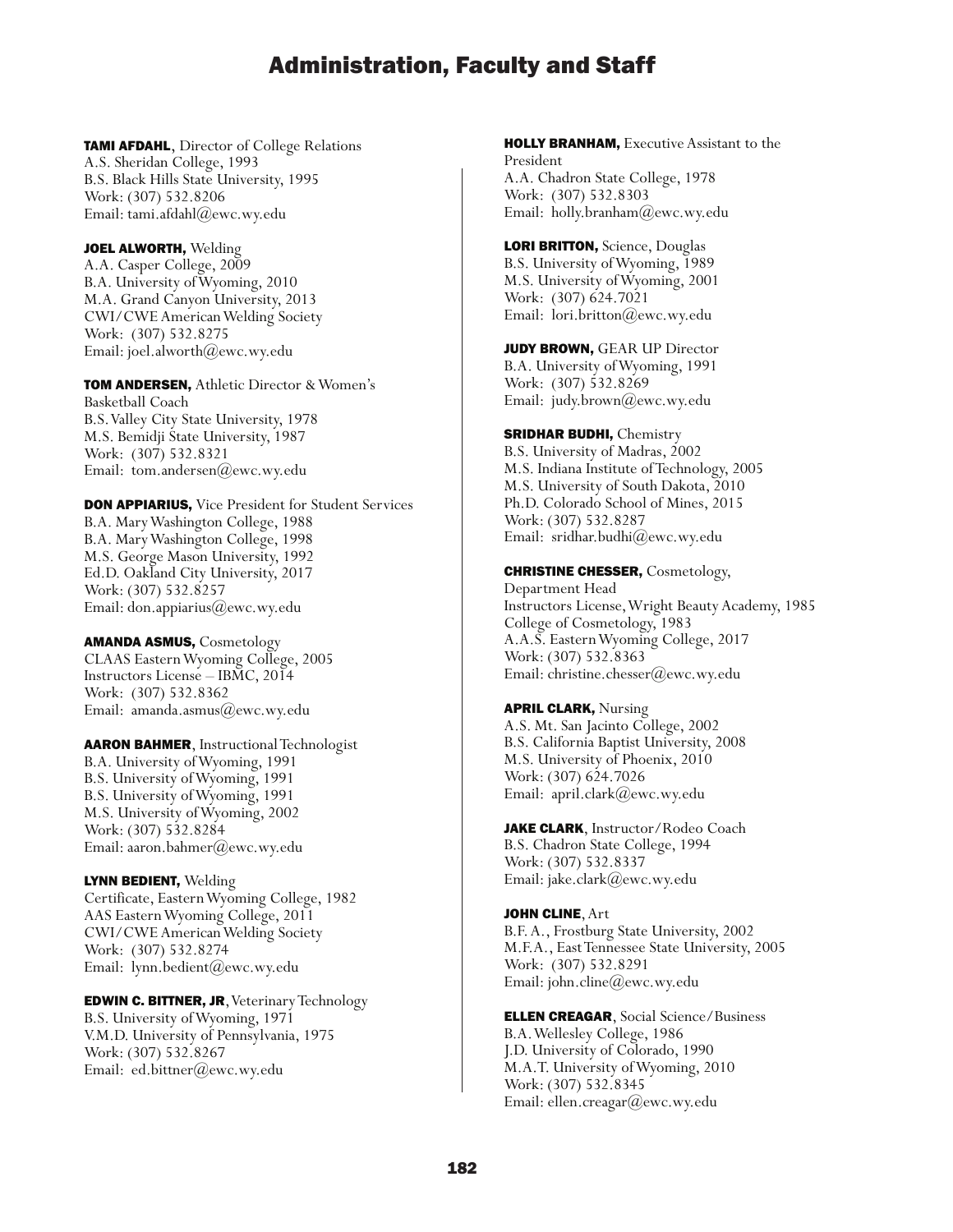## ROBERT D. CREAGAR, Mathematics

B.S. Colorado School of Mines, 1991 M.S. University of CO-Denver, 1995 Work: (307) 532.8298 Email: bob.creagar@ewc.wy.edu

CASEY DEBUS, Library Director A.S. Eastern Wyoming College, 2004 B.S. University of Wyoming, 2006 M.L.S.Southern Connecticut State University, 2009 Work: (307) 532.8375 Email: casey.debus@ewc.wy.edu

**SUZEY DELGER, Nursing Program Director** B.S. University of Wyoming, 1975 M.S. University of Wyoming, 1983 Work: (307) 624.7020 Email: suzey.delger@ewc.wy.edu

HEIDI EDMUNDS, Associate Vice President for Academics and Outreach A.A. Eastern Wyoming College, 2001 B.A. University of Wyoming, 2003 M.A.E. Chadron State College, 2005 LPC State of Wyoming Work: (307) 532.8296 Email: heidi.edmunds@ewc.wy.edu

# MARGARET FARLEY, Associate Vice President for

Converse County B.A. University of Wyoming, 1990 M.P.A. University of Wyoming, 1992 Work: (307) 624.7010 Email: margaret.farley@ewc.wy.edu

## XI FENG, Data Analyst

B.S. Nanki University, 2004 M.S. University of Kentucky, 2011 M.S. University of Illinois, 2014 Work: (307) 532.8251 Email: xi.feng@ewc.wy.edu

DEAN GORSUCH, Welding

Certificate, Eastern Wyoming College, 1999 A.A.S., Eastern Wyoming College, 2017 CWI/CWE American Welding Society Work: (307) 532.8380 Email: dean.gorsuch@ewc.wy.edu

TERI GRIFFIN, Adult Learning Center Coordinator, Douglas B.S. University of Wyoming, 1989 Work: (307) 624.7025 Email: teri.griffin@ewc.wy.edu

JOHN HANSEN, Director of Institutional Development B.A. Eastern New Mexico University, 2001 M.A. Eastern New Mexico University, 2010 Work: (307) 532.8367 Email: john.hansen@ewc.wy.edu

## ROGER HUMPHREY, Vice President for Academic Services

A.A. Laramie County Community College, 1981 B.A. University of Wyoming, 1983 M.S. Chadron State College, 1999 Work: (307) 532.8346 Email: roger.humphrey@ewc.wy.edu

KEITH JARVIS, Director of Physical Plant A.S. Eastern Wyoming College, 2012 Work: (307) 532.8255 Email: keith.jarvis@ewc.wy.edu

DINESH KASTI, Mathematics/Statistics B.S. Tribhuvan University, 2004 B.S. Tribhuvan University, 2005 M.S. Tribhuvan University, 2007 Pg.C. Staffordshire University, 2010 M.S. Florida Atlantic University, 2012 Ph.D. Florida Atlantic University, 2016 Work: (307) 532.8387 Email: dinesh.kasti@ewc.wy.edu

JO ELLEN KEIGLEY, Testing/Career Center Coordinator A.A. Eastern Wyoming College, 2006 B.S. Chadron State College, 2009 Work: (307) 532.8288 Email: joellen.keigley@ewc.wy.edu

CHUCK KENYON, Information Technology Coordinator A.A.S. Eastern Wyoming College, 1985 B.S. Colorado State University, 2008 Work: (307) 532.8302 Email: chuck.kenyon@ewc.wy.edu

JOHN MARRIN, Business/Economics B.A. Chadron State College, 1972 MBA Regis University, 1992 Work: (307) 532.8299 Email: john.marrin@ewc.wy.edu

VICKY MAYFIELD, Mathematics B.A. University of San Diego, 1983 M.A. University of Wisconsin Madison, 1987 M.A. University of Colorado, 1998 Work: (307) 532.8295 Email: vicky.mayfield@ewc.wy.edu

DIANE MCQUEEN, Adult Education Director B.A. Coe College, 1982 M.A. Macquarie University, Sydney, Australia, 1997 Work: (307) 532.8399 Email: diane.mcqueen@ewc.wy.edu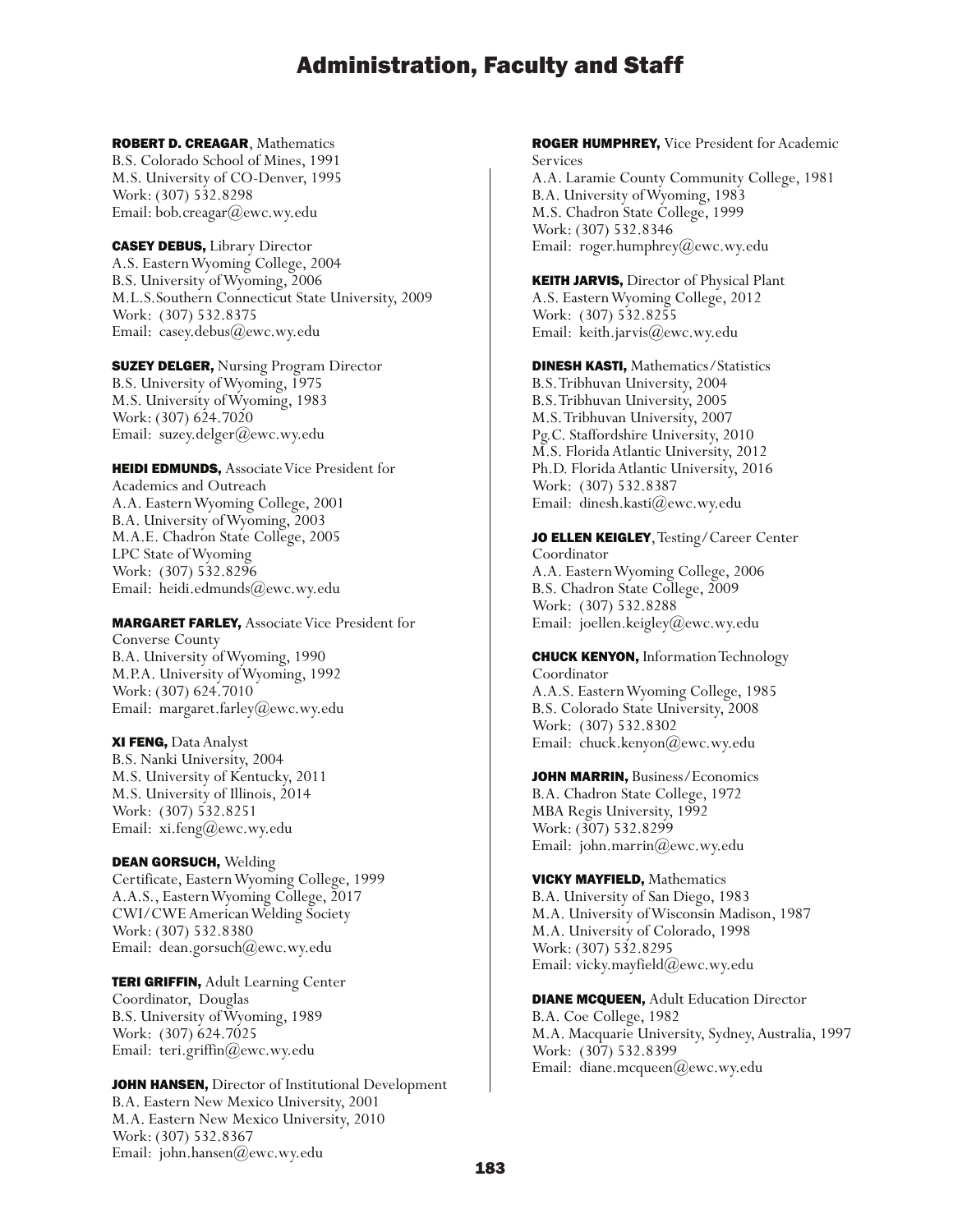COURT MERRIGAN, Learning Skills Coordinator B.A. Creighton University, 1998 M.A. University Sheffield, 2002 Work: (307) 532.8378 Email: court.merrigan@ewc.wy.edu

EDWARD MEYER, Director of Human Resources B.S. United States Air Force Academy, 1989 M.S. Oklahoma State University, 1999 M.S. Air University, 2004 Work: (307) 532.8330 Email: edward.meyer@ewc.wy.edu

JAMIE MICHAEL, Veterinary Technology A.S. Eastern Wyoming College, 2001 B.S. St. Petersburg College, 2014 M.S. University of Florida, 2017 Work: (307) 532.8376 Email: jamie.michael@ewc.wy.edu

JENNIFER MINKS, Business A.A. Eastern Wyoming College, 2003 B.S. University of Wyoming, 2006 M.S. University of Wyoming, 2007 CPA, State of Wyoming, 2008 Work: (307) 532.8285 Email: jennifer.minks@ewc.wy.edu

COLLEEN MITCHELL, Biology D.V.M. Kansas State University, 1986 Work: (307) 532.8266 Email: colleen.mitchell@ewc.wy.edu

TIM MOSER, Head Men's Basketball/Director of Fitness Center A.A. Eastern Wyoming College, 1989 B.A. Colorado State University, 1998 M.A. Adams State University, 2013 M.A. Colorado State University, 2018 Work: (307) 532.8246 Emai: tim.moser@ewc.wy.edu

JOHN D. NESBITT, English, Spanish B.A. University of California at Los Angeles, 1971 M.A. University of California at Davis, 1974 Ph.D. University of California at Davis, 1980 Work: (307) 532.8292 Email: john.nesbitt@ewc.wy.edu

**STAN NICOLLS, Welding Lab Coordinator** A.A.S. Eastern Wyoming College, 2003 AWS Certified Structural Welder AWS Certified Welding Educator Work: (307) 532.8370 Email: stan.nicolls@ewc.wy.edu

DEBBIE OCHSNER, Psychology

A.A. Eastern Wyoming College, 1983 B.S. University of Wyoming, 1999 M.S. University of Wyoming, 2003 Work: (307) 532.8384 Email: debbie.ochsner@ewc.wy.edu

MAI LEE OLSEN, Admissions Coordinator B.S. Texas Tech University, 2012 M.S. Iowa State University, 2017 Work: (307) 532.8237 Email: mailee.olsen@ewc.wy.edu

KAREN PARRIOTT, Business Office Director B.A. Chadron State College, 1992 Work: (307) 532.8264 Email: karen.parriott@ewc.wy.edu

**KYLE RICE, Director of Residence Life** B.A. University of Wyoming, 2008 M.A. Azusa Pacific University, 2014 Work: (307) 532.8336 Email: kyle.rice@ewc.wy.edu

KIMBERLY RUSSELL, Outreach & Perkins Grant A.A. Western Nebraska Community College, 1999 B.S. University of Wyoming, 2001 Work: (307) 532.8251 Email: kimberly.russell@ewc.wy.edu

**BRANDON BJ SEMLER, Communication** B.S. South Dakota State University, 2002 M.A. University of North Dakota, 2005 Ph.D. University of North Dakota, 2008 Work: (307) 532.8367 Email: brandon.semler@ewc.wy.edu

CRISTI SEMMLER, Veterinary Technology A.S. South Dakota State University, 2000 B.S. Colorado State University, 2002 A.A.S. Ridgewater College, 2004 Work: (307) 532.8331 Email: cristi.semmler@ewc.wy.edu

JULIE SHERBEYN, Head Volleyball/Retention B.S. University of Nebraska Lincoln, 1992 M.A. University of Nebraska Kearney, 1996 Work: (307) 532.8248 Email: julie.sherbeyn@ewc.wy.edu

**AMY SMITH, Agriculture & Academic Services** Coordinator B.S. University of Wyoming, 2000 M.A.S. University of Nebraska Lincoln, 2014 Work: (307) 532.8223 Email: amy.smith@ewc.wy.edu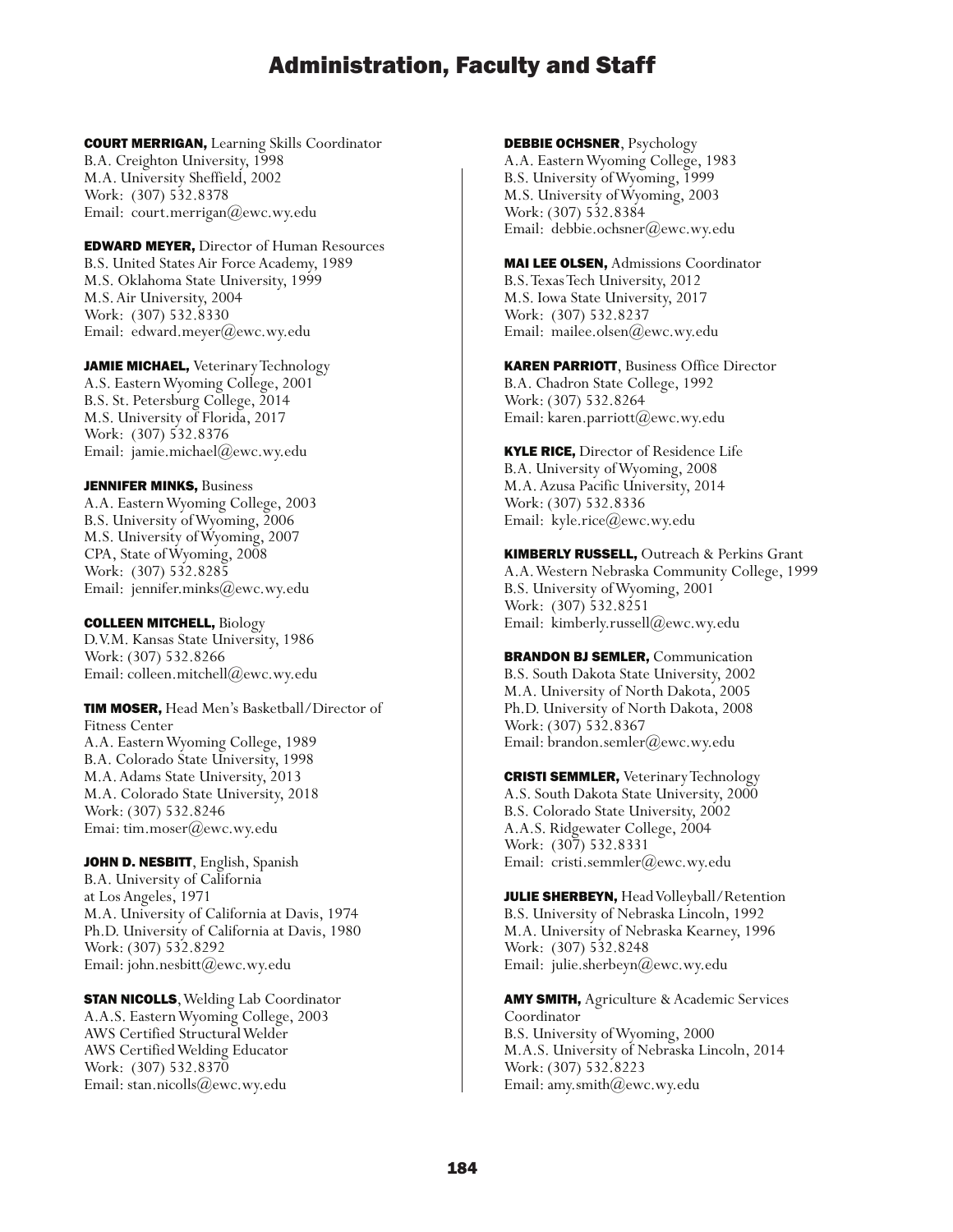#### KEITH SMITH, Webmaster

J.C.C. Northwest College, 1989 Work: (307) 532.8231 Email: keith.smith@ewc.wy.edu

ZACH SMITH, Director of Enrollment Management B.A. University of Nebraska-Lincoln, 2006 Work: (307) 532.8232 Email: zach.smith@ewc.wy.edu

KAITLYN STEBEN, Agriculture

B.S. Truman State University, 2008 M.S. University of Wyoming, 2012 Work: (307) 532.8271 Email: kaitlyn.steben@ewc.wy.edu

CATHERINE STEINBOCK, Early Childhood Education B.S. University of Wyoming, 1994 M.S. University of Wyoming, 2001 Work: (307) 532.8339 Email: catherine.steinbock@ewc.wy.edu

**SUSAN STEPHENSON, Director of Financial Aid** B.G.S. Pittsburg State University, 1993 B.A. Drury University, 1997 Work: (307) 532.8325 Email: susan.stephenson@ewc.wy.edu

**SHANE STONE, Criminal Justice** B.S. Central Missouri State University, 1992 M.S. Lindenwood University, 2000 M.S. Midwestern Baptist College, 2011 PhD University of the Cumberlands, 2016 Work: (307) 532.8297 Email: shane.stone@ewc.wy.edu

MONTE B. STOKES, Agriculture, Department Head B.S. Montana State University, 1993 D.V.M. Colorado State University, 1997 Work: (307) 532.8273 Email: monte.stokes@ewc.wy.edu

KELLY STRAMPE, Composition and Literature B.A. University of Wyoming, 2009 M.A. University of Wyoming, 2011 Work: (307) 532.8373 Email: kelly.strampe@ewc.wy.edu

LESLEY TRAVERS, President B.A. University of Montana, 1978 M.S. University of Wyoming, 1999 PhD University of Wyoming, 2002 Work: (307) 532.8202 Email: lesley.travers@ewc.wy.edu

TYLER VASKO, Software Administrator A.S. Eastern Wyoming College, 1996 B.S. University of Wyoming, 1999 Work: (307) 532.8235 Email: tyler.vasko@ewc.wy.edu

SUSAN L. WALKER, Veterinary Technology, Program Director A.A. Eastern Wyoming College, 1992 D.V.M. Colorado State University, 1997 Work: (307) 532.8279 Email: susan.walker@ewc.wy.edu

**SHERRI WARREN, Mathematics, Douglas** A.A.S. Front Range Community College, 1992 B.A. Western Governors University, 2013 M.A. Western Governors University, 2014 Work: (307) 624.7022 Email: sherri.warren@ewc.wy.edu

REBEKAH WELLS, Residence Life Coordinator A.S. Porterville Community College, 2016 Work: (307) 532.8341 Email: rebekah.wells@ewc.wy.edu

CHRISTOPHER R. WENZEL, Biology, Zoology, Rangeland Ecology, Watershed Management, Renewable Resources Division Chair Science B.S. Lake Superior State University, 1988 M.S. University of Wyoming, 1993 Work: (307) 532.8293 Email: chris.wenzel@ewc.wy.edu

DONNA WHITE, Community Education & Workforce Development Associate Director B.S. Montana State University, 1975 M.A. University of Wyoming, 1988 Work: (307) 532.8323 Email: donna.white@ewc.wy.edu

KWIN WILKES, Vice President for Administrative Services B.S. University of Wyoming, 1990 B.A. University of Wyoming, 1997 M.S. Utah State University, 2001

Work: (307) 532.8218 Email: kwin.wilkes@ewc.wy.edu

GEORGIA YOUNGLOVE, Agriculture/Livestock Judging A.S. Northwest College, 1988 B.S. Oklahoma State University, 1991 M.S. Texas A&M, 1993 PhD University of Wyoming, 1998 Work: (307) 532.8374 Email: georgia.younglove@ewc.wy.edu

GWENDOLYN YUNG, Health Technology B.S. University of Nebraska Medical Center College of Nursing, 1995 Work: (307) 532.8247 Email: gwendolyn.yung@ewc.wy.edu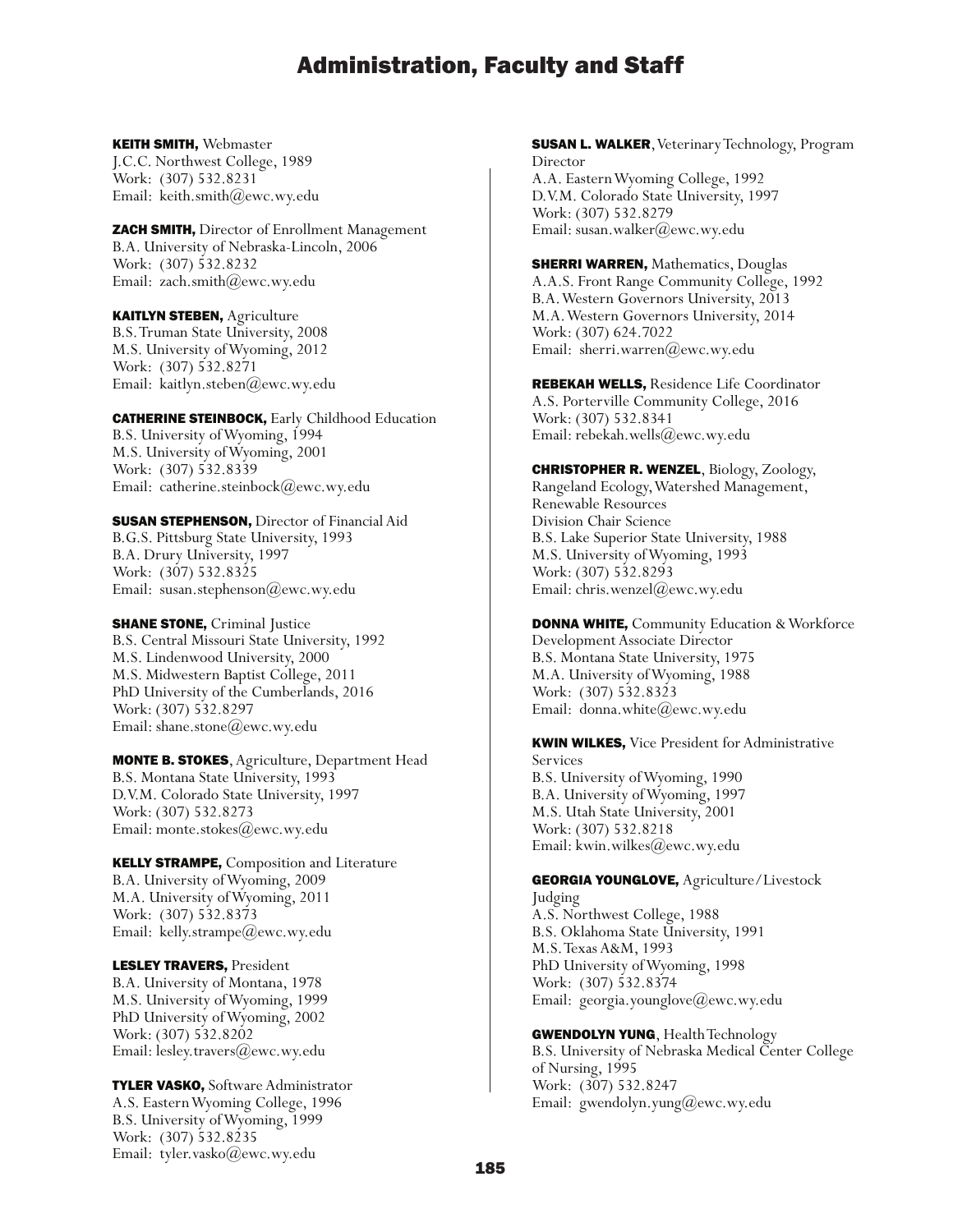## Emeriti

JOHN ANTHONY Assistant Dean Emeritus, Instruction, Douglas Campus LYNNEA BARTLETT Vice President Emeritus, Institutional Development **BILLY BATES** Dean Emeritus, Student Services JACK BOTTENFIELD President Emeritus ROY BUTLER Instructor Emeritus,Transport Refrigeration DONNA CHARRON Instructor Emeritus, Cosmetology MARILYN COTANT Vice President Emeritus, Student Services WAYNE DEAHL Instructor Emeritus, English & Communication LARRY DODGE Instructor Emeritus, Mathematics DANIEL DOHERTY Instructor Emeritus, Theatre & Dance, Communication & Mass Media KATHERYNE EARL Instructor Emeritus, Mathematics ANDY ESPINOZA Instructor Emeritus Computer Applications JEANNE H. HAMER Instructor Emeritus, Music DONALD R. HILLS Instructor Emeritus, Business Administration **DON HODGSON** Instructor Emeritus, History & Political Science KEN JOHNSON Instructor Emeritus, Business, Douglas Campus JOHN E. KAPPELER Instructor Emeritus, Business Administration **PEGGY KNITTEL** Instructor Emeritus Microbiology, Zoology, & Biology **GERI LEWIS** Instructor Emeritus, Mathematics JANICE LILLETVEDT Instructor Emeritus, Physical Education DEE LUDWIG Vice President Emeritus, Learning **BILL MARSH** Dean Emeritus, College Services JANAN MCCREERY Instructor Emeritus, Education MELISSA MEEBOER Instructor Emeritus, Business SUE MILNER Instructor Emeritus, Art RICHARD PATTERSON Criminal Justice & President LORNA PEHL Instructor Emeritus, Chemistry PATTI SUE PETERSON Instructor Emeritus, Veterinary Technology VERL E. PETSCH, JR. Instructor Emeritus, Physical Education VERLE J. PUNKE Instructor Emeritus, Biology CHERYL RABOIN Instructor Emeritus, Mathematics ROLLAND RABOIN Instructor Emeritus, Psychology CHARLES ROGERS President Emeritus **GLENN SCHLEVE** Instructor Emeritus, Criminal **Justice** WILLIAM SCHMIDT Instructor Emeritus, Cosmetology **PHIL SHELLER** Associate Dean Emeritus, Instruction GUIDO E. SMITH President Emeritus

JUDY STELLPFLUG Instructor Emeritus, Cosmetology ROBERT C. THOMAS Dean Emeritus, Business Affairs LELAND VETTER Instructor Emeritus, Welding &

Joining Technology RICK VONBURG Instructor Emeritus, Agriculture, Economics, Statistics **TIM WALTER** Instructor Emeritus, Agriculture RICHARD E. WATSON Instructor Emeritus, Refrigeration & Air Conditioning

## Part-time Faculty

Eastern Wyoming College employs a large number of part-time instructors. These people fortify our regular instructional program in day and extended classes, both on-campus and off-campus.

We wish to extend our appreciation to these people and regret that space does not permit us to list them individually.

## Staff Personnel

**TRAVIS ACKERMAN** Buildings<br>**STEVE AKRIGHT** Grounds **STEVE AKRIGHT** JESSICA ANDERS Library **BRANDON BURRIS** Buildings **LISA BRIGGS** Business Office **MARCIA CEARNS** Animal Technician MARISOL CHAVEZ Admissions **CURTIS CLARK** Buildings **TRISH COLBY** Business Office **IAN COTTRELL Computer Services**<br>**HOLLY COURTNEY** Food Services **HOLLY COURTNEY** REBECCA DEEN GEAR UP **PAT EILERT** Buildings<br>**DIXIE ELDER** Food Serv **DEBBIE EUTSLER** Food Services **LINDA EVANS** College Relations<br> **ROB FREEMAN** Douglas Buildings **J. R. GUTIERREZ** Buildings<br>**AMY HADLICH** Douglas ( RICK HAROLD Food Services **TERRI HAUF** Financial Aid<br> **CINDY HIEGEL** Buildings **CINDY HIEGEL** BRANDY HOREJS **GEAR UP** KIM JONES College Relations **DIXIE KROENLEIN** Information Center HANK KRZYZANOWSKI Buildings **HOLLY LARA** Development<br>**KELCIE MCBRIDE** Financial Aid **KELCIE MCBRIDE** LORI MOORE Payroll LAURIE MUELLER Food Services KAREN POSTEN Counseling/Outreach **ELAINE RUSH** Food Services **EMILIO SANCHEZ** Buildings **SUE SCHMIDT** Student Records MARCELLA SCHWEITZER Food Services **DON SNYDER** Grounds Assistant JAMIE SULLIVAN Douglas Office **ANTONIO VELAZQUEZ** Custodian/Bus Driver LYNN WAMBOLDT Academic Services

Food Services Douglas Buildings & Grounds Douglas Office **SALLY WATSON** Academic Services/Testing